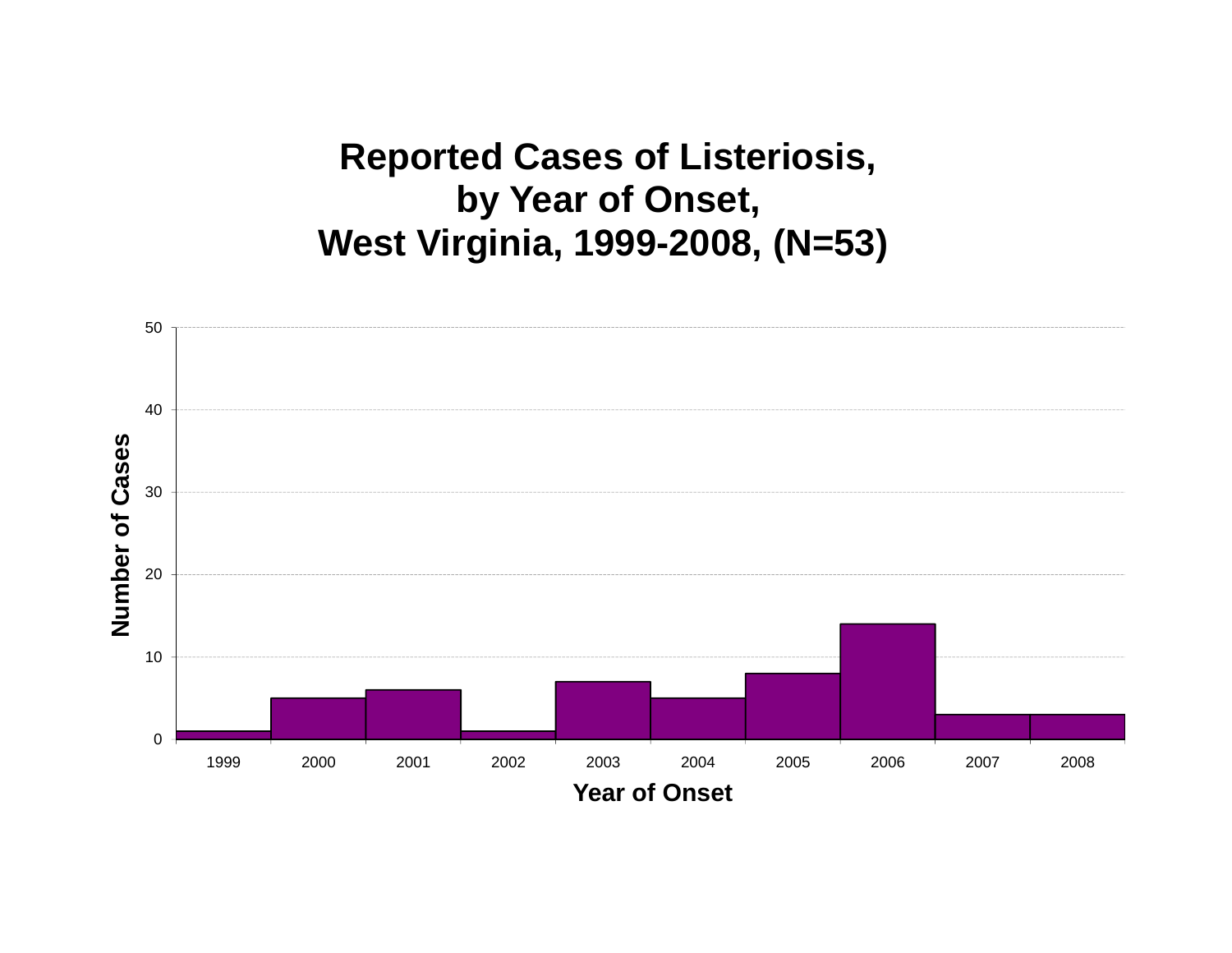**Reported Cases of Listeriosis, by Month of Onset, West Viriginia, 1999-2008, (N=53)**

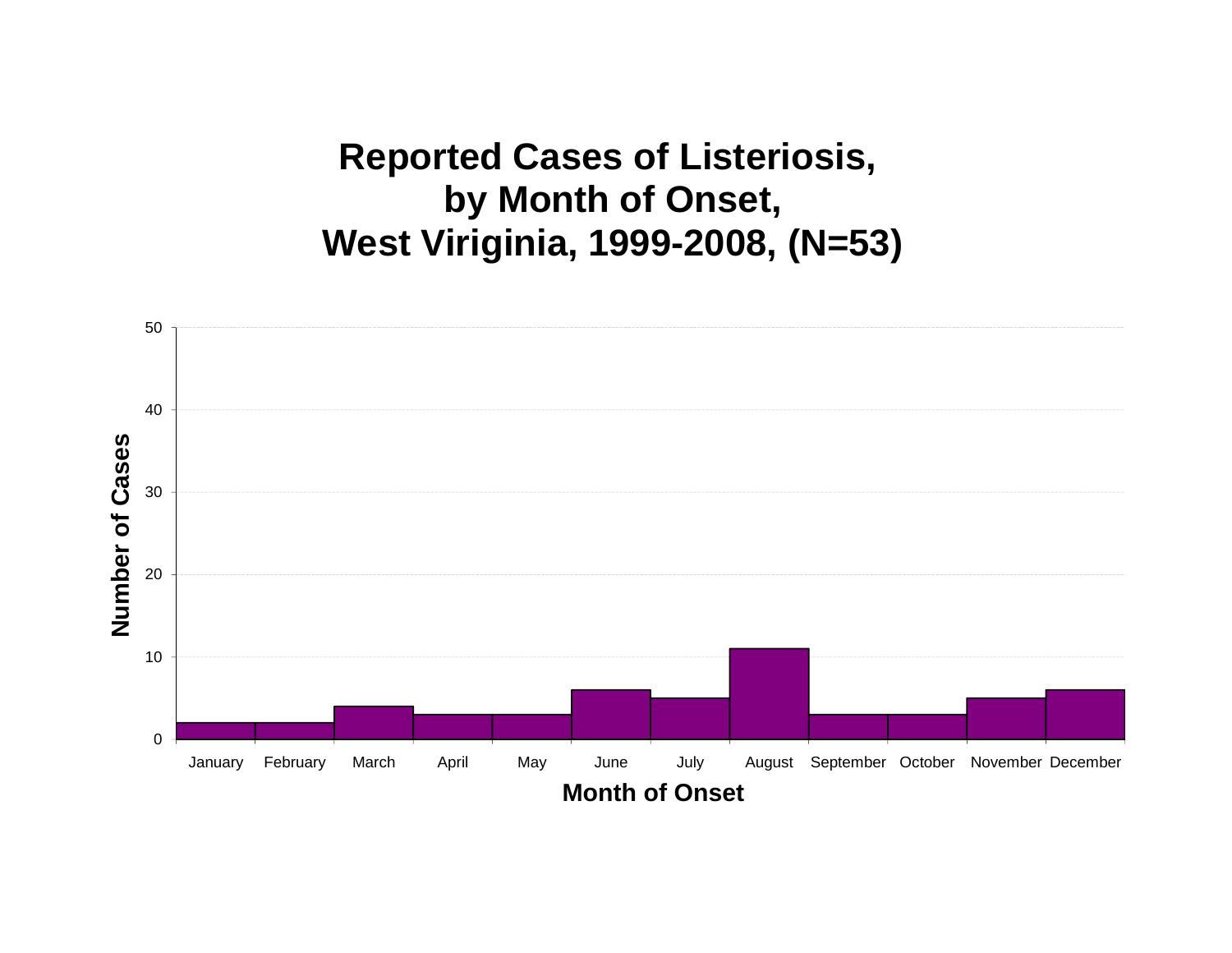

\_\_\_\_\_\_\_\_\_\_\_\_\_\_ \*United States Census 2004 data used for incidence calculations (http://www.census.gov/census2004/states/wv.html)